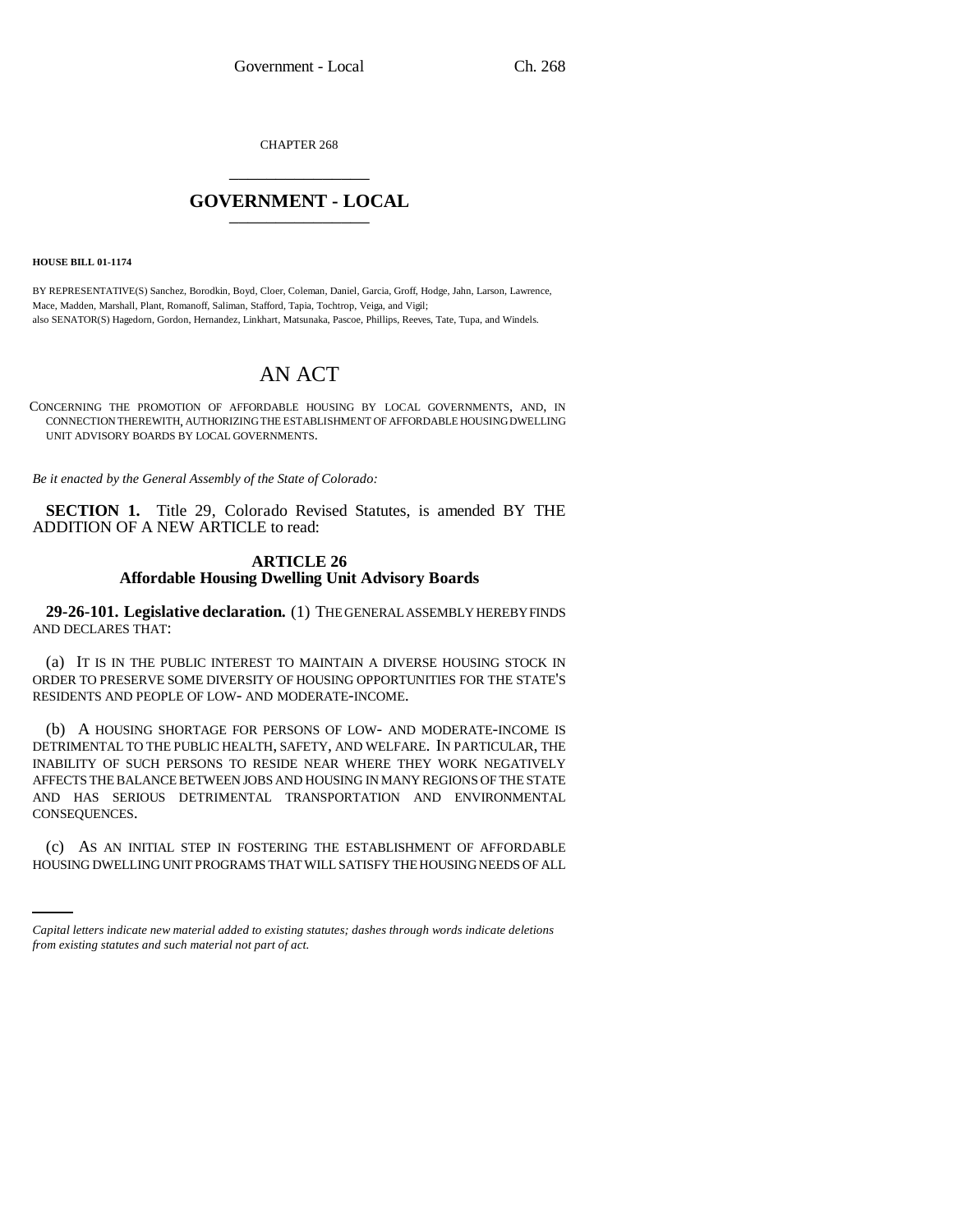## Ch. 268 Government - Local

THE RESIDENTS OF A PARTICULAR JURISDICTION, IT IS APPROPRIATE FOR THE GENERAL ASSEMBLY TO AUTHORIZE LOCAL GOVERNMENTS TO ESTABLISH AFFORDABLE HOUSING DWELLING UNIT ADVISORY BOARDS.

(d) IN SELECTING MEMBERS OF THE ADVISORY BOARDS, THE GOVERNING BODIES OF LOCAL GOVERNMENT SHALL GIVE PREFERENCE TO RESIDENTS OF THE JURISDICTION WHO HAVE DEMONSTRATED EXPERIENCE IN HOUSING MATTERS, PREFERABLY WITHIN THE TERRITORIAL BOUNDARIES OF THE JURISDICTION, AS A RESULT OF THEIR CURRENT OR FORMER EXPERIENCE, WITHOUT LIMITATION, AS A:

(I) REGISTERED OR CERTIFIED CIVIL ENGINEER OR ARCHITECT;

(II) PLANNER;

(III) REAL ESTATE SALESPERSON OR BROKER LICENSED IN ACCORDANCE WITH PART 1 OF ARTICLE 61 OF TITLE 12, C.R.S.;

(IV) REPRESENTATIVE OF A LENDING INSTITUTION THAT FINANCES RESIDENTIAL DEVELOPMENT WITHIN THE TERRITORIAL BOUNDARIES OF THE LOCAL GOVERNMENT;

(V) REPRESENTATIVE OF THE LOCAL HOUSING AUTHORITY;

(VI) RESIDENTIAL BUILDER WITH EXTENSIVE EXPERIENCE IN PRODUCING SINGLE-FAMILY OR MULTIPLE-FAMILY DWELLING UNITS;

(VII) REPRESENTATIVE OF EITHER THE PUBLIC WORKS OR PLANNING DEPARTMENT OF THE LOCAL GOVERNMENT; OR

(VIII) REPRESENTATIVE OF A NONPROFIT HOUSING ORGANIZATION THAT PROVIDES SERVICES WITHIN THE TERRITORIAL BOUNDARIES OF THE LOCAL GOVERNMENT.

(e) IN ADDITION, ONE OR MORE MEMBERS OF THE BOARD, IN THE DISCRETION OF THE LOCAL GOVERNMENT, SHALL BE A RESIDENT OF THE JURISDICTION WITHOUT DEMONSTRATED EXPERIENCE IN HOUSING MATTERS.

(2) IN CREATING THIS ARTICLE, THE GENERAL ASSEMBLY INTENDS THAT AFFORDABLE HOUSING DWELLING UNIT ADVISORY BOARDS SHALL ADDRESS THE HOUSING NEEDS OF LOW- AND MODERATE-INCOME PERSONS, PROMOTE A FULL RANGE OF HOUSING CHOICES, AND DEVELOP EFFECTIVE POLICES TO ENCOURAGE THE CONSTRUCTION AND CONTINUED EXISTENCE OF AFFORDABLE HOUSING.

**29-26-102. Definitions.** AS USED IN THIS ARTICLE, UNLESS THE CONTEXT OTHERWISE REQUIRES:

(1) "AFFORDABLE HOUSING DWELLING UNIT" MEANS A RESIDENTIAL STRUCTURE THAT IS PURCHASED OR RENTED BY AND IS OCCUPIED AS A PRIMARY RESIDENCE BY ONE OR MORE INCOME ELIGIBLE HOUSEHOLDS, OR A COMPARABLE DEFINITION AS ESTABLISHED BY A LOCAL GOVERNMENT THAT IS CONSISTENT WITH THE PURPOSES OF THIS ARTICLE.

(2) "BOARD" MEANS AN AFFORDABLE HOUSING DWELLING UNIT ADVISORY BOARD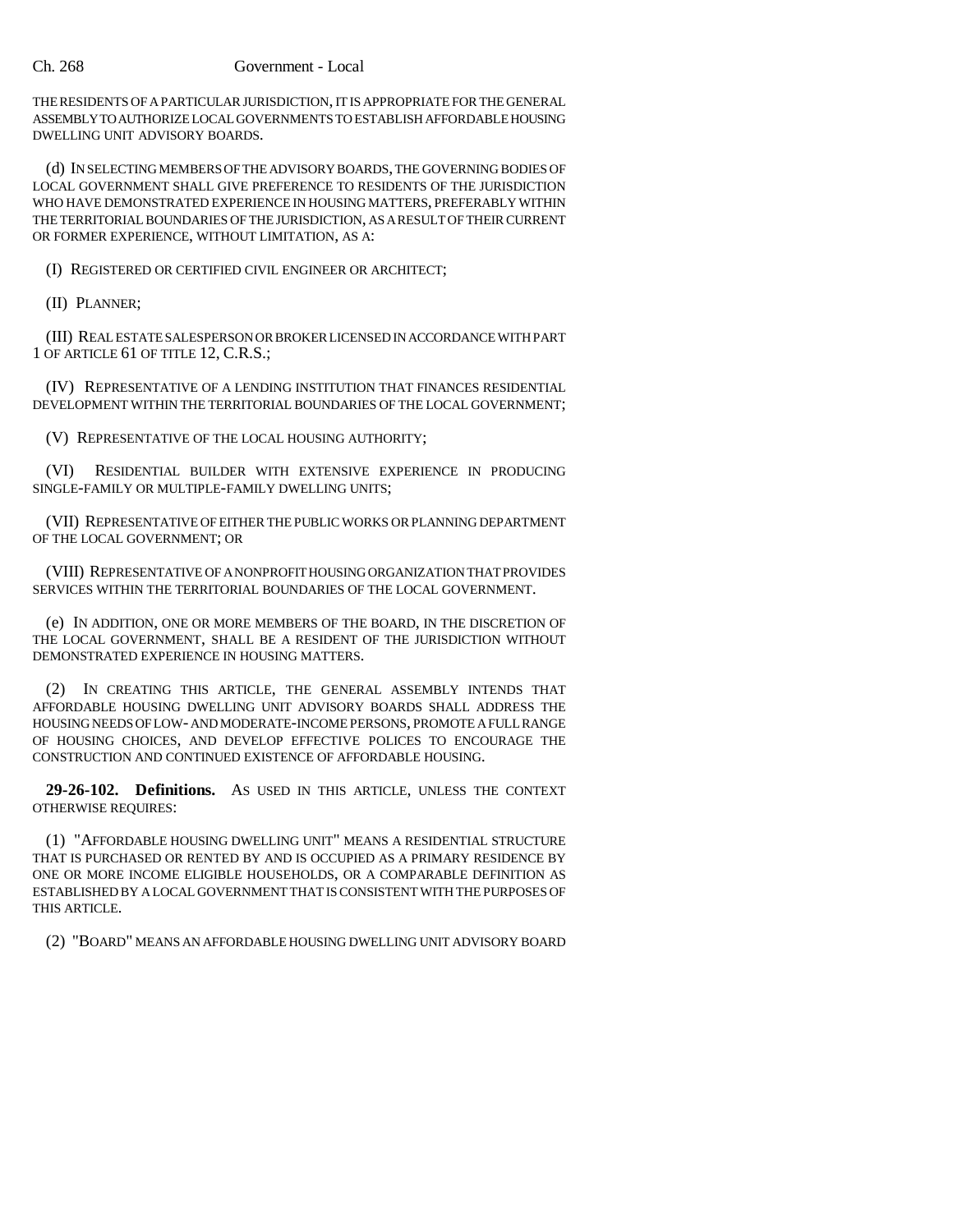ESTABLISHED PURSUANT TO THIS ARTICLE.

(3) "LOCAL GOVERNMENT" MEANS A COUNTY, HOME RULE OR STATUTORY CITY, TERRITORIAL CHARTER CITY, TOWN, OR CITY AND COUNTY.

(4) "LOCAL HOUSING AUTHORITY" MEANS THE HOUSING AUTHORITY OF A LOCAL GOVERNMENT.

(5) "ORDINANCE" MEANS ANY ORDINANCE, RESOLUTION, STATUTE, REGULATION, OR RULE PROMULGATED BY A LOCAL GOVERNMENT PURSUANT TO THIS ARTICLE.

**29-26-103. Affordable housing dwelling unit advisory boards.** (1) TO FURTHER THE PURPOSES OF THIS ARTICLE, AS SPECIFIED IN SECTION 29-26-101, THE GOVERNING BODY OF ANY LOCAL GOVERNMENT MAY, BY ORDINANCE, ESTABLISH AN AFFORDABLE HOUSING DWELLING UNIT ADVISORY BOARD. ANY SUCH BOARD OR SIMILAR ENTITY IN EFFECT PRIOR TO JULY 1, 2001, SHALL CONTINUE TO BE IN FULL FORCE AND EFFECT AFTER THAT DATE.

(2) AN ORDINANCE PROMULGATED UNDER THIS ARTICLE MAY AUTHORIZE THE BOARD TO MAKE RECOMMENDATIONS TO THE LOCAL GOVERNMENT OR THE LOCAL HOUSING AUTHORITY AS TO ONE OR MORE OF THE FOLLOWING:

(a) A JURISDICTION-WIDE DEFINITION OF AFFORDABLE HOUSING AND AFFORDABLE HOUSING DWELLING UNIT;

(b) QUANTIFYING JURISDICTION-WIDE AFFORDABLE HOUSING DWELLING UNIT SALES PRICES AND RENTAL RATES. IN DEVELOPING ITS RECOMMENDATIONS AS TO THE SALES PRICES AND RENTAL RATES, THE BOARD SHALL CONSIDER ALL ORDINARY, NECESSARY, AND REASONABLE COSTS REQUIRED TO CONSTRUCT AND MARKET THE REQUIRED NUMBER OF AFFORDABLE HOUSING DWELLING UNITS BY PRIVATE INDUSTRY IN THE JURISDICTION AND OTHER RELEVANT INFORMATION, SUCH AS THE JURISDICTION'S GENERAL MARKET AND ECONOMIC CONDITIONS.

(c) JURISDICTION-WIDE AFFORDABLE HOUSING DWELLING UNIT QUALIFYING INCOME GUIDELINES;

(d) CHANGES IN DENSITY REQUIREMENTS CONTAINED IN THE JURISDICTION'S ZONING OR PLANNING ORDINANCES TO ENCOURAGE THE PROVISION OF AFFORDABLE HOUSING;

(e) POLICIES FOR THE MODIFICATION OF REQUIREMENTS ADOPTED IN CONNECTION WITH AN AFFORDABLE HOUSING DWELLING UNIT PROGRAM ESTABLISHED BY THE LOCAL GOVERNMENT; AND

(f) ANY OTHER MATTERS THAT, IN THE DISCRETION OF THE BOARD, SHALL AFFECT THE CONSTRUCTION AND CONTINUED EXISTENCE OF AFFORDABLE HOUSING DWELLING UNITS OR SHALL OTHERWISE FURTHER THE PURPOSES OF THIS ARTICLE.

(3) (a) MEMBERS OF A BOARD FOR ANY GIVEN JURISDICTION SHALL BE APPOINTED BY THE GOVERNING BODY OF THE LOCAL GOVERNMENT. SELECTION OF THE CHAIR AND OTHER ORGANIZATIONAL MATTERS SHALL BE ADDRESSED EITHER BY THE BOARD